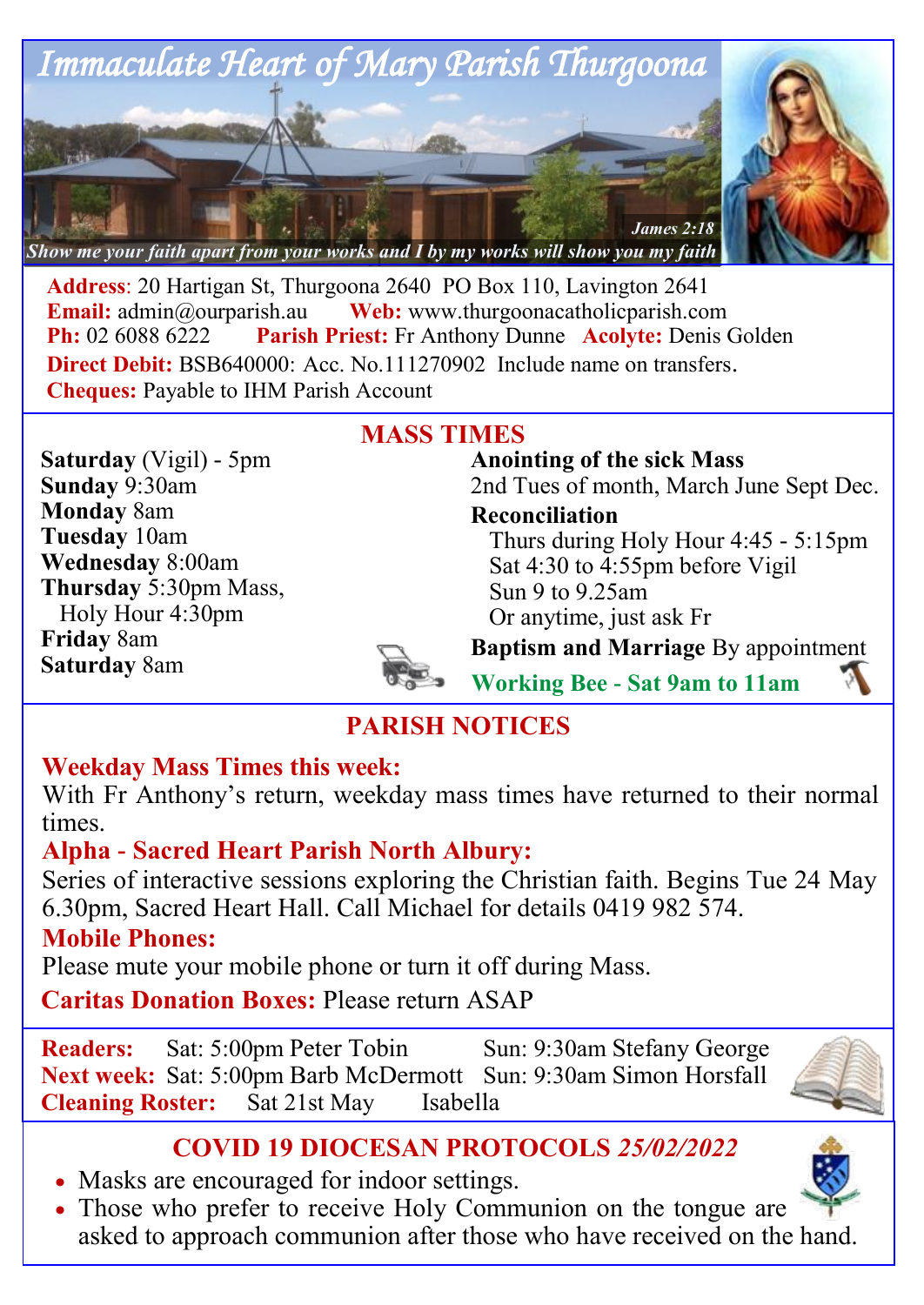# **5th SUNDAY OF EASTER 15/05/2022**

Paul and Barnabas went back through Lystra and Iconium to Antioch. They put fresh heart into the disciples, encouraging them to persevere in the faith.

'We all have to experience many hardships' they said 'before we enter the kingdom of God.' In each of these churches they appointed elders, and with prayer and fasting they commended them to the Lord in whom they had come to believe.

They passed through Pisidia and reached Pamphylia. Then after proclaiming the word at Perga they went down to Attalia and from there sailed for Antioch, where they had originally been commended to the grace of God for the work they had now completed.

On their arrival they assembled the church and gave an account of all that God had done with them, and how he had opened the door of faith to the pagans.

### **Responsorial Psalm Psalm 144(145):8-13a**

*I will praise your name for ever, my king and my God.*

### **Second reading the Second reading the Second reading the Second reading the Second reading the Second reading the Second reading the Second reading the Second reading the Second reading the Second reading the Second readi**

I, John, saw a new heaven and a new earth; the first heaven and the first earth had disappeared now, and there was no longer any sea. I saw the holy city, and the new Jerusalem, coming down from God out of heaven, as beautiful as a bride all dressed for her husband. Then I heard a loud voice call from the throne, 'You see this city? Here God lives among men.

He will make his home among them; they shall be his people, and he will be their God; his name is God-with-them. He will wipe away all tears from their eyes; there will be no more death, and no more mourning or sadness. The world of the past has gone.'

Then the One sitting on the throne spoke: 'Now I am making the whole of creation new.'

### **Gospel Acclamation John 13:34**

Alleluia, alleluia! I give you a new commandment: love one another as I have loved you. Alleluia!

### **Gospel John 13:31-33,34-35**

When Judas had gone Jesus said: 'Now has the Son of Man been glorified, and in him God has been glorified. If God has been glorified in him, God will in turn glorify him in himself, and will glorify him very soon.

'My little children, I shall not be with you much longer. I give you a new commandment: love one another; just as I have loved you, you also must love one another. By this love you have for one another, everyone will know that you are my disciples.' *universalis.com*

### **First reading Acts 14:21-27**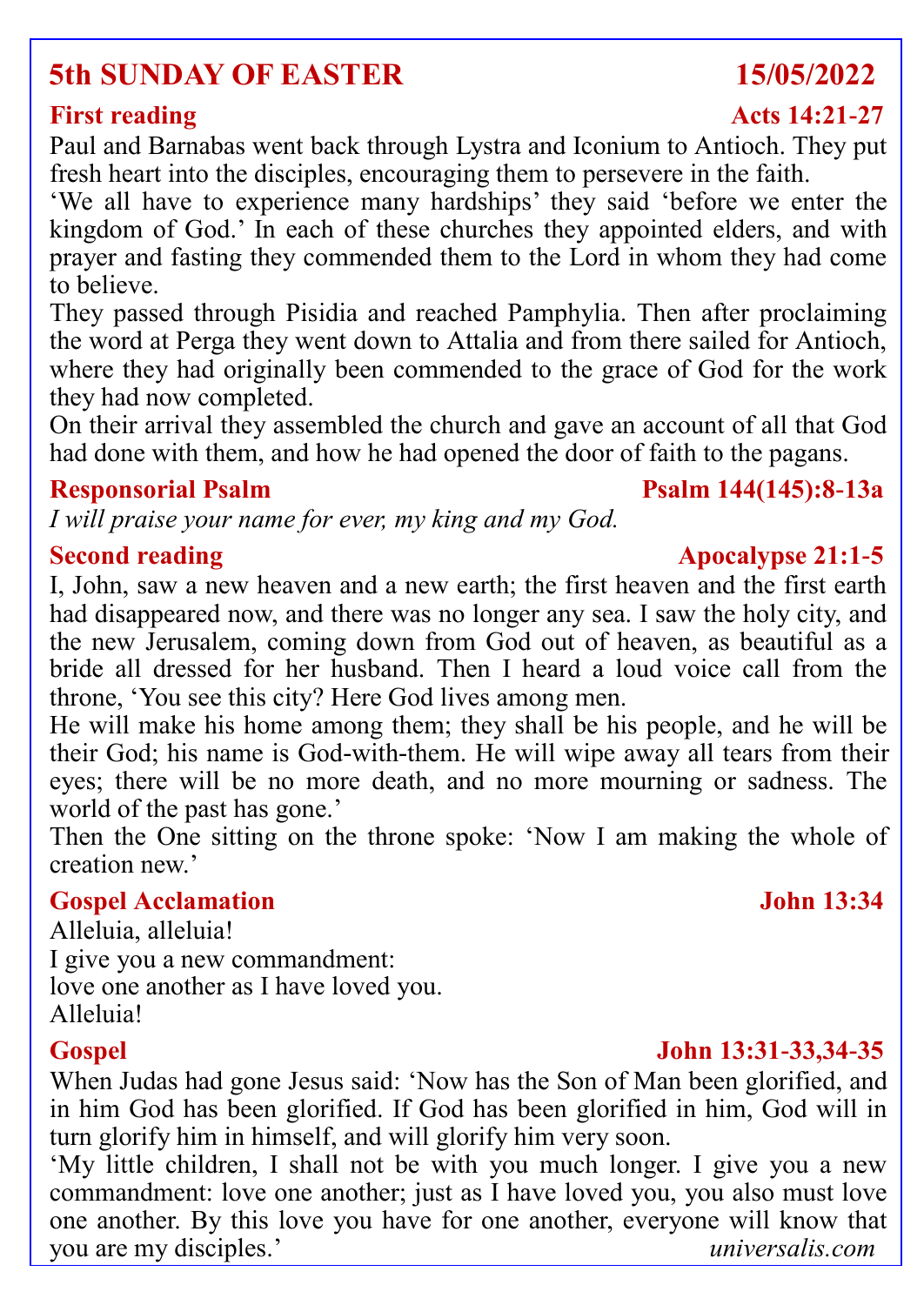### **Prayers of the Faithfull:**

**For our sick,** Noel Ryan, Fr John Speakman, Sam Courtella, Steve Drage, John Dunne, Jackson Davis, Mathew Dix, Seamus Clancy and Laurie Evans.

We pray to the Lord. **R.** Lord hear our prayer.

**For our recently departed,** Joan McCauley, John McCormack, Sue Barsby and those who's anniversaries occur at this time including Brian McPherson and Shirley Evens

We pray to the Lord. **R.** Lord hear our prayer.

### **Communion Antiphon Cf. Jn 15: 1, 5**

I am the true vine and you are the branches, says the Lord. Whoever remains in me, and I in him, bears fruit in plenty, alleluia.

# **ST. [JOHN](https://www.catholic.org/bible/book.php?id=50) I, POPE AND MARTYR**

This Wednesday (18th May) is the feast day of Pope Saint John I. A native of [Tuscany](https://www.catholic.org/encyclopedia/view.php?id=11759) in Italy, [John](https://www.catholic.org/bible/book.php?id=50) was elected Pope while he was still an [archdeacon](https://www.catholic.org/encyclopedia/view.php?id=1017) upon the death of Pope Hormisdas in 523. At that time, the ruler of [Italy](https://www.catholic.org/encyclopedia/view.php?id=6217) was Theodoric the Goth who subscribed to the Arian brand of



Christianity, but had tolerated and even favoured his [Catholic](https://www.catholic.org/encyclopedia/view.php?id=2678) subjects during the early part of his reign. However, about the time of St. John's [accession](https://www.catholic.org/encyclopedia/view.php?id=106) to the Papacy, Theodoric's policy underwent a drastic change as a result of two events: the treasonable (in the sovereign's view) correspondence between ranking members of the Senate and [Constantinople](https://www.catholic.org/encyclopedia/view.php?id=3297) and the severe edict against heretics enacted by the emperor Justin I, who was the first [Catholic](https://www.catholic.org/encyclopedia/view.php?id=2678) on the Byzantine [throne](https://www.catholic.org/encyclopedia/view.php?id=11541) in fifty years. Spurred on

by the [appeals](https://www.catholic.org/encyclopedia/view.php?id=966) of Eastern Arians, Theodoric threatened to wage [war](https://www.catholic.org/encyclopedia/view.php?id=12206) against Justin but ultimately decided to negotiate with him through a [delegation](https://www.catholic.org/encyclopedia/view.php?id=3734) of five [Bishops](https://www.catholic.org/encyclopedia/view.php?id=1918) and four senators. At its head he named Pope [John](https://www.catholic.org/bible/book.php?id=50) - much against the latter's wishes. Little is known for certain about the [nature](https://www.catholic.org/encyclopedia/view.php?id=8348) of the message which the Pope bore and the manner in which he carried out his mission.

What is known is that he succeeded in persuading the Emperor to mitigate his treatment of the Arians and thus avoid reprisals against the Catholics in Italy. The Pope's visit also brought about the reconciliation of the Western and [Eastern Churches](https://www.catholic.org/encyclopedia/view.php?id=4118) which had been plagued by a schism since 482 when Zeno's [Henoticon](https://www.catholic.org/encyclopedia/view.php?id=5649) had been published. However, Theodoric had been becoming more suspicious with each passing day.

While waiting for the [delegation](https://www.catholic.org/encyclopedia/view.php?id=3734) to return, he ordered the execution of the philosopher Boethius and his father-in-law Symmachus on a charge of